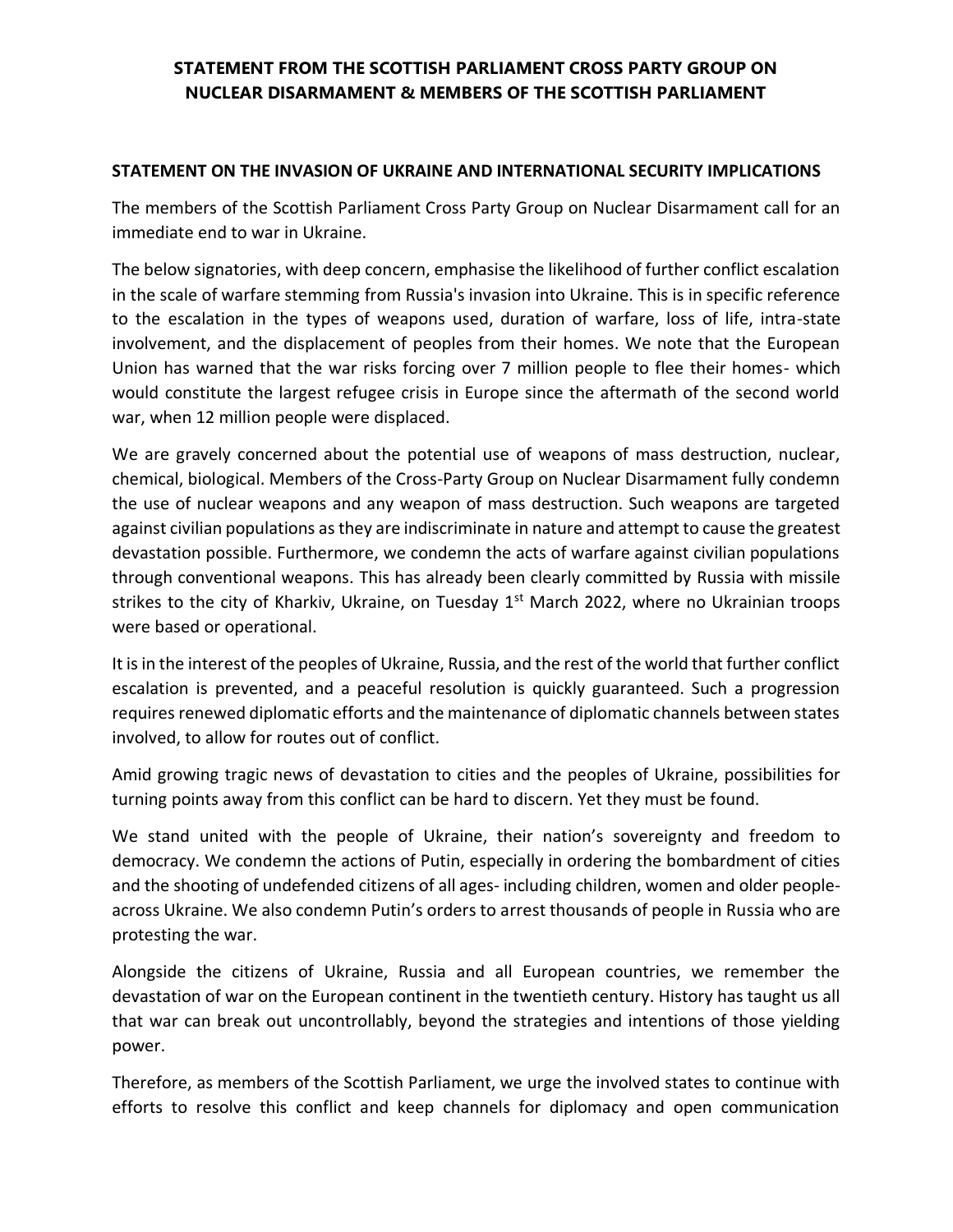# **STATEMENT FROM THE SCOTTISH PARLIAMENT CROSS PARTY GROUP ON NUCLEAR DISARMAMENT & MEMBERS OF THE SCOTTISH PARLIAMENT**

available. We urge all states to commit to *no use of nuclear weapons*, to re-engage with NPT commitments, and to look at all international treaties that could offer a way out of nuclear entanglement.

Crisis must be averted and escalation stopped. We are collectively facing a dangerous moment in history, which has already resulted in sorrow and pain for the people of Ukraine. This sorrow must not continue; it must not grow. Crisis aversion is still within reach. It is within the capacity of nuclear states to achieve this, and we would encourage those states who have not yet signed in support and ratification of the Treaty on the Prohibition of Nuclear Weapons to do so and show good faith in pursuing a world free of nuclear weapons.

Help must be provided to the people of Ukraine. We urge states to re-engage and renew their efforts in the nuclear disarmament process and for Russia to withdraw all troops from Ukraine.

### **Cross Party Group on Nuclear Disarmament Signatures**

Bill Kidd MSP, Convenor of the Cross Party Group on Nuclear Disarmament Ross Greer MSP, Deputy Convenor Bob Doris MSP James Dornan MSP Emma Harper MSP Gillian Mackay MSP Rona Mackay MSP Ruth Maguire MSP Paul McLennan MSP Mark Ruskell MSP Janet Fenton, Secretary

#### **Additional MSP Signatures of Support**

Karen Adam MSP Siobhan Brown MSP Colin Beattie MSP Stephanie Callaghan MSP Maggie Chapman MSP Willie Coffey MSP Graeme Dey MSP Jackie Dunbar MSP Kenneth Gibson MSP